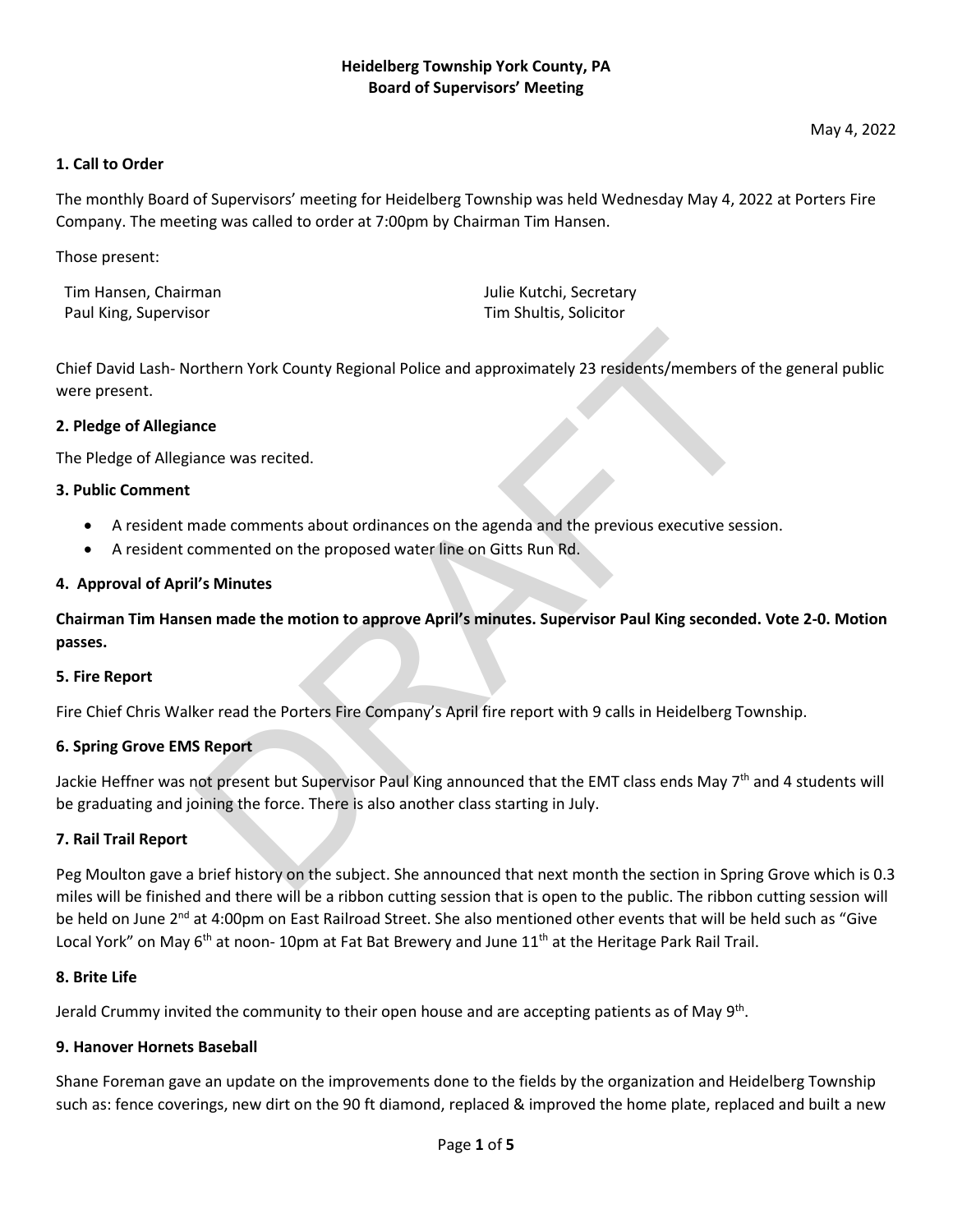pitcher's mound, improved behind the 3<sup>rd</sup> base dugout for better storage of field maintenance tools and all the same things will be happening for the 70ft field as well. Also, the organization is pairing with Spring Grove EMS who will be doing concessions for the next 3 tournaments.

## **10. Unfinished Business- None**

### **11. Road Report- None**

**12. Zoning Reports**

## **a. Planning Commission Minutes**

Julie Kutchi read the April Planning Commission Minutes.

## **b. Zoning Report**

Julie Kutchi read the Zoning Report with 5 permits issued in April and \$650 collected in permit fees.

## **13. New and/or Old Business**

## **a. Tim Shultis, Solicitor**

## **i. Cohen Law Group- Cable Franchise Agreement**

The township's cable franchise agreement is set to expire within a year and the issue is whether to hire Cohen Law Group who specialize in negotiating cable franchise agreement as special counsel in negotiating with Comcast. A proposal was received from Cohen Law Group, their fee is part of a consortium of other townships in York County. Cohen Law Group is proposing to represent the township in negotiating a new cable franchise agreement for \$3,600. DRAFT

## **Supervisor Paul King made a motion to accept The Cohen Law Group as negotiator for the Cable Franchise Agreement. Chairman Tim Hansen seconded. VOTE 2-0. Motion passes.**

## **ii. ARPA Resolution**

The new rules permit the township to take as a standard allowance all of the full amount of the ARPA award. To do that properly the township needs to do a supplemental budget appropriation; moving the money from its existing account into the General Fund. Tim Shultis asked for authorization to prepare the resolution for June's meeting.

## **Chairman Tim Hansen made the motion to allow Solicitor Tim Shultis to prepare the ARPA Resolution. Supervisor Paul King seconded. VOTE 2-0. Motion passes.**

## **ii. Providence Community, Inc.**

Providence Community Church which is doing a development in Heidelberg Township. They had posted a letter of credit to the township with North West Bank. The developer was recently refinancing its loan obligations and requested the township accept a new letter of credit from their new lender and cancel the old one which happened this month. Solicitor Tim Shultis asked to make a motion to ratify the return of the letter of credit from North West Bank and the acceptance of the new letter of credit from Fulton Bank.

**Chairman Tim Hansen made the motion to ratify the return of the letter of credit from North West Bank and the acceptance of the new letter of credit from Fulton Bank. Supervisor Paul King seconded. VOTE 2-0. Motion passes.**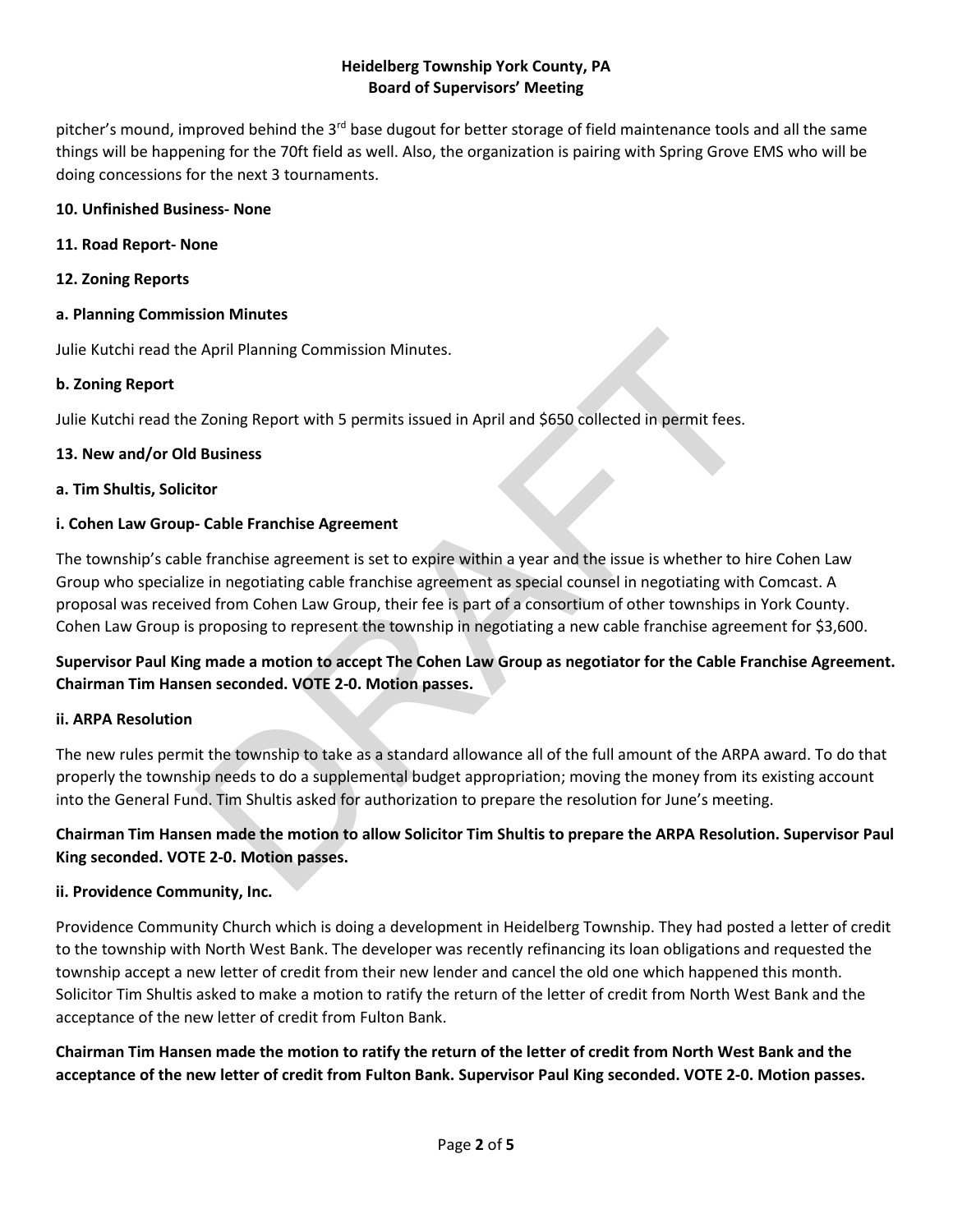## **Chairman Tim Hansen made a motion to amend the agenda to put the issue of Timber Ridge Forestry service order for action. Supervisor Paul King seconded. VOTE 2-0. Motion passes.**

### **iii. Timber Ridge Forestry Service Order**

Since the last meeting the township received the updated service order. The subject matter is the timbering of approximately 45 acres of the township's property off of Porters Road. Timber Ridge Forestry has given the township a proposal to do that but as discussed at the last meeting, it was not correct. They came back with a two-part service order. The first part, they would do the timber inventory for \$950.00 which is a process where they go through the soft wood to identify for the bid. The second part, is the actual preparation, supervision and administration of the contract once they bid it out. Tim Shultis opened the floor to public comment since this is a new agenda item.

- A resident commented about a state forester.
- A resident commented on the location.

## **Chairman Tim Hansen made a motion to approve the Timber Ridge Forestry service order dated April 21, 2022. Supervisor Paul King seconded. VOTE 2-0 Motion passes.**

## **b. Tim Hansen, Chairman**

## **i. Street Abandonment Resolution**

Chairman Tim Hansen explained that the township has no procedure to abandon a road. He advised that this does not mean Trolley Road will be closed but when that discussion was brought to the Planning Commission it led to a lot of questions as to how to abandon a road. Solicitor Tim Shultis advised that the township should have a resolution if the township would decide to abandon a road in the future.

## **Chairman Tim Hansen made a motion to adopt Resolution 2022-4 Street Abandonment Resolution. Supervisor Paul King seconded. VOTE 2-0. Motion passes.**

### **ii. SWM Simplified Approach Ordinance**

Since hiring Group Hanover Inc. to handle the township Stormwater Management, it was recommended to enact a simplified approach ordinance which would be for smaller projects such as driveways. The ordinance proposed was found to not be consistent with the current stormwater management ordinance. The plan is to adopt a new stormwater management ordinance which would include the simplified approach. Solicitor Tim Shultis and Doug Stambaugh, of Group Hanover Inc., will work together to provide those ordinances at a later date. Tim Shultis opened the floor to public comment since this is a new agenda item.<br>
ommented about a state forester.<br>
ommented on the location.<br>
en made a motion to approve the Timber Ridge Forestry service order dated Ap<br>
ge

## **Chairman Tim Hansen made a motion to authorize Tim Shultis and Doug Stambaugh to develop a new stormwater management ordinance along with the simplified approach. Supervisor Paul King seconded. VOTE 2-0. Motion passes.**

### **iii. VNA Donation**

**Chairman Tim Hansen made a motion to donate \$3,750 to the VNA. Supervisor Paul King seconded. VOTE 2-0. Motion passes.**

### **c. Vice Chairman- Absent**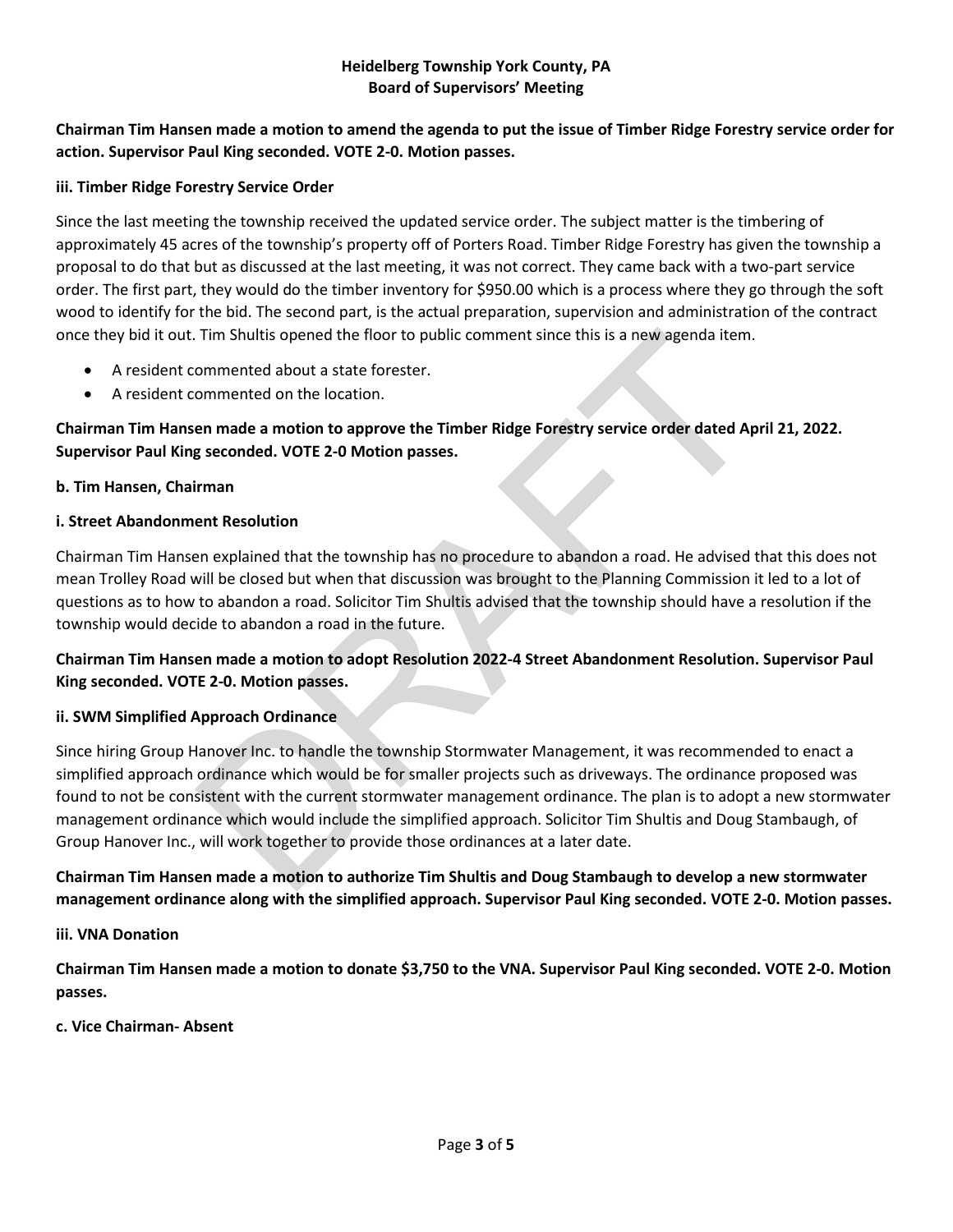### **d. Paul King, Supervisor**

### **i. Rec Park Expenditure Report**

Supervisor Paul King gave an update on projects and expenses of the Rec Park which included the fence estimated at \$1,500 and the actual cost was \$1,260. Dirt was spread for \$100, the dirt cost \$79. Also, spreading of the diamond tex on the 70ft field for \$260. Other work previously discussed was done by employees of the township. The Hilbert's pulled out tires out of the culvert.

#### **ii. Unemployment Insurance**

A bond is needed for the reimbursement program. That bond is calculated based on payroll. The Board is waiting on complete information from the accounting firm to be able to make a decision.

#### **iii. Gitts Run Road Water Line**

**Supervisor Paul King made a motion to give permission to Hanover Borough Water Company to connect the two water lines within the Heidelberg Township right of way. Chairman Tim Hansen seconded. VOTE 2-0. Motion passes.**

#### **iv. Trolley Road**

Supervisor Paul King advised that the road crew had performed some work on Trolley Road but the water is still getting on the road. He is working on getting some plans together and will report next month.

#### **v. Pixelle Ore Hole on Pine Drive**

The fire department met with Pixelle and they are willing to allow the fire department to use the ore hole but it is surrounded by other property owners.

**Chairman Tim Hansen made a motion to have Solicitor Tim Shultis determine the property owners and contact them for permission for the fire department to go across their property to access the ore hole. Additionally, for the fire department to alter the gate system for access. Supervisor Paul King seconded. VOTE 2-0. Motion passes.** r the reimbursement program. That bond is calculated based on payroll. The Boar<br>on from the accounting firm to be able to make a decision.<br>Water Line<br>grade a motion to give permission to Hanover Borough Water Company to co

Supervisor Paul King gave his discretionary spending report which was \$769 to clear the drains at the Ebenezer Bible School and \$125 for a sprayer for the grounds crew, and \$250 for a refrigerator for concessions at the park.

#### **e. Secretary- None**

### **14. Treasurer's Report- Brenner Accounting**

| General Fund             |              |
|--------------------------|--------------|
| <b>Beginning Balance</b> | \$324,660.42 |
| Revenue                  | \$363,377.72 |
| <b>Expenses</b>          | \$120,971.47 |
| <b>Ending Balance</b>    | \$567,066.67 |
| South West Police Dept   |              |
| <b>Beginning Balance</b> | \$58,300.59  |
| <b>Ending Balance</b>    | \$58,300.59  |